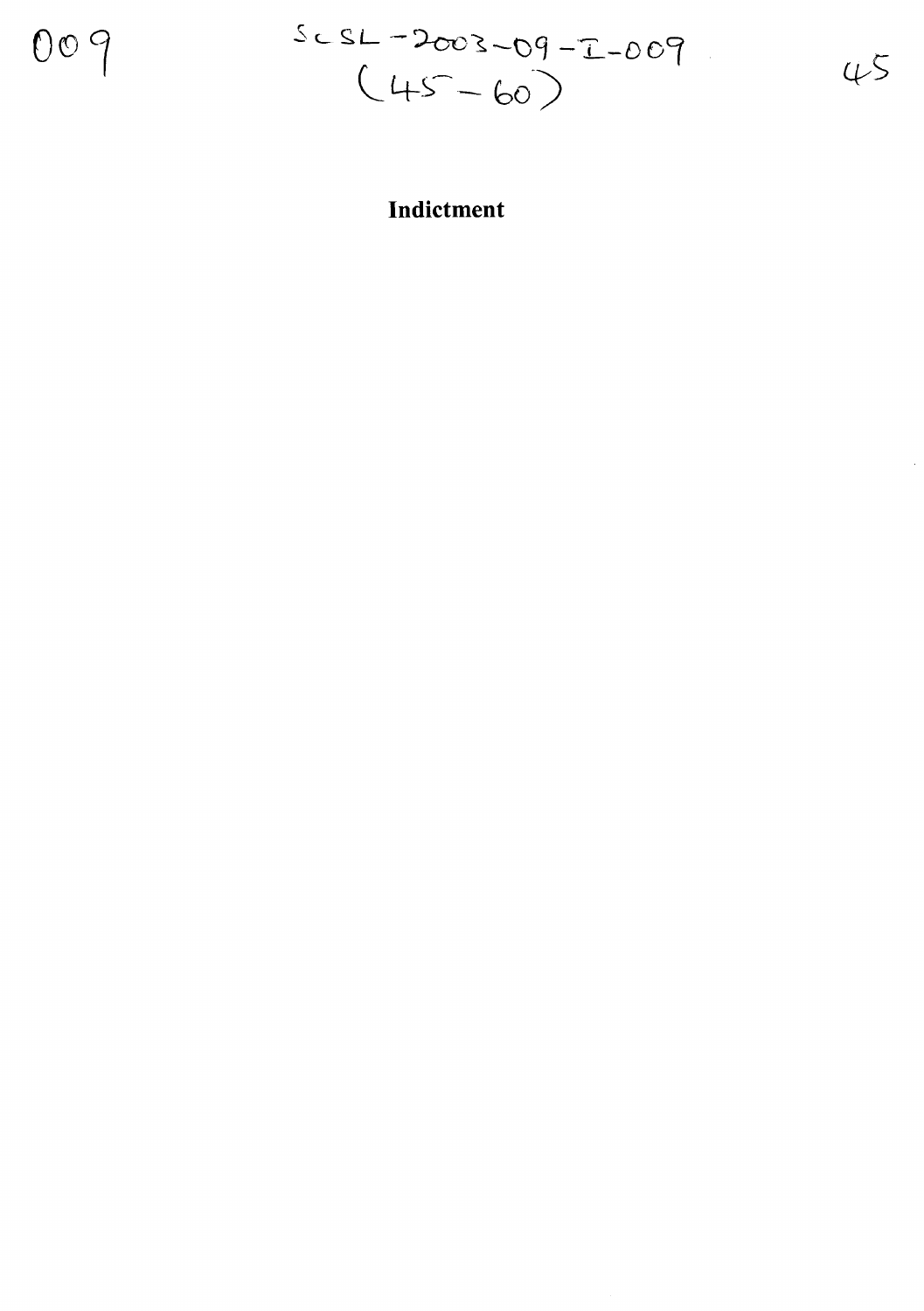# $0.09$  ScsL - 2003 - 09 - I-009  $SCSL = dscS = 0.720$ <br>( $4 - 60$ )<br>THE SPECIAL COURT FOR SIERRA LEONE

CASE NO. SCSL - 2003 -  $-1$ 

#### THE PROSECUTOR

Against

#### AUGUSTINE GBAO also known as AUGUSTINE BAO

#### INDICTMENT

The Prosecutor, Special Court for Sierra Leone, under Article 15 of the Statute of the Special Court for Sierra Leone (the Statute) charges:

#### AUGUSTINE GBAO also known as (aka) AUGUSTINE BAO

with CRIMES AGAINST HUMANITY, VIOLATIONS OF ARTICLE 3 COMMON TO THE GENEVA CONVENTIONS AND OF ADDITIONAL PROTOCOL II and OTHER SERIOUS VIOLATIONS OF INTERNATIONAL HUMANITARIAN LAW, in violation of Articles 2, 3 and 4 of the Statute as set forth below:

#### THE ACCUSED

- 1. AUGUSTINE GBAO aka AUGUSTINE BAO (the ACCUSED) was born 13 August 1948 at Blama, Kenema District, Republic of Sierra Leone.
- 2. The ACCUSED was a member of the Sierra Leone Police force from 1981 until 1986.

#### GENERAL ALLEGATIONS

3. At all times relevant to this Indictment, a state of armed conflict existed within Sierra Leone. For the purposes of this Indictment, organized armed factions involved in this conflict included the Revolutionary United Front (RUF), the Civil Defence Forces (CDF) and the Armed Forces Revolutionary Council (AFRC).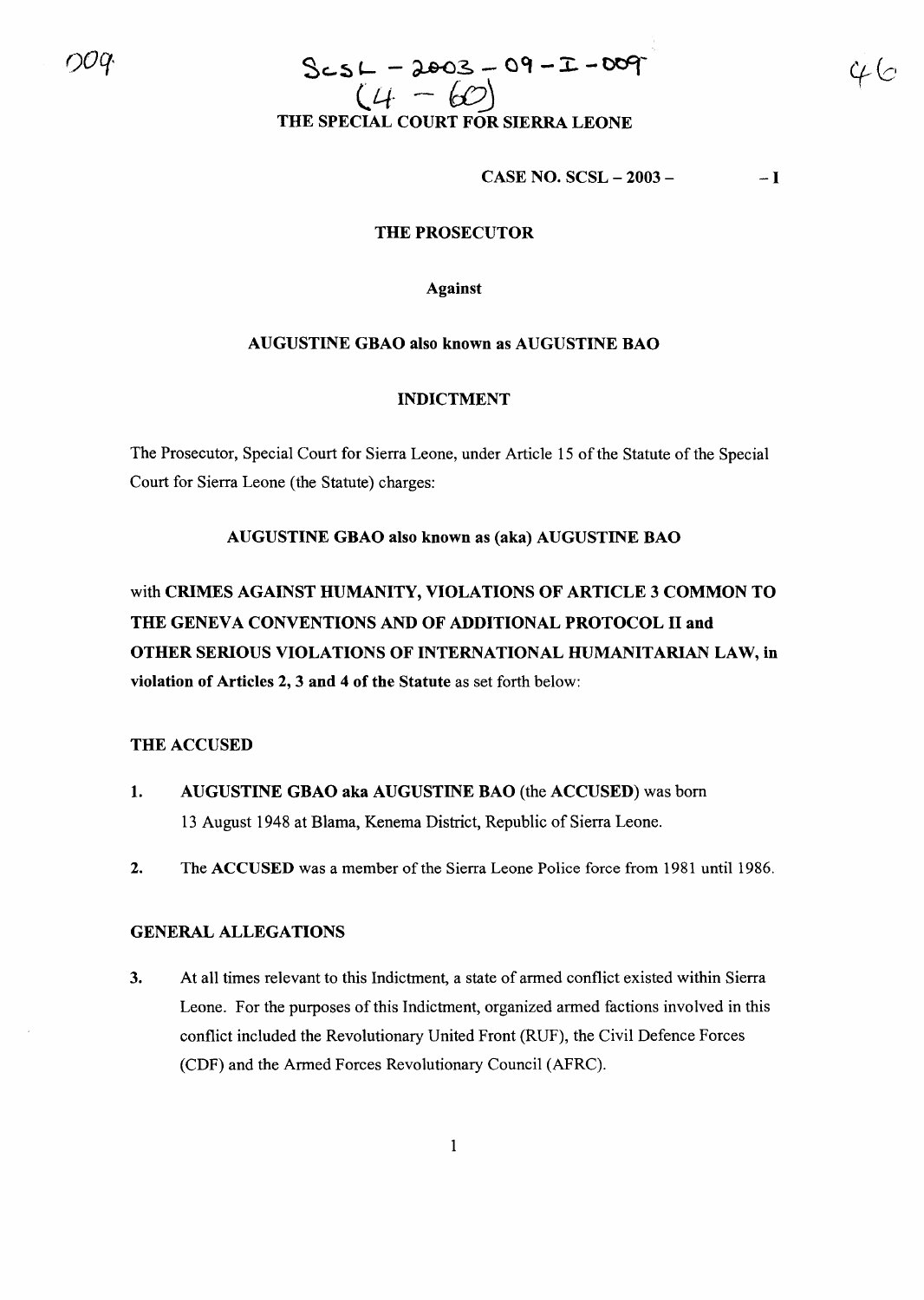- 4. A nexus existed between the armed conflict and all acts or omissions charged herein as Violations of Article 3 common to the Geneva Conventions and of Additional Protocol II and as Other Serious Violations of International Humanitarian Law.
- 5. The organized armed group that became known as the RUF, led by FODAY SAYBANA SANKOH aka POPAY aka PAPA aka PA, was founded about 1988 or 1989 in Libya. The RUF, under the leadership of FODAY SAYBANA SANKOH, began organized armed operations in Sierra Leone in March 1991. During the ensuing armed conflict, the RUF forces were also referred to as "RUF", "rebels" and "People's Army".
- 6. The CDF was comprised of Sierra Leonean traditional hunters, including the Kamajors, Gbethis, Kapras, Tamaboros and Donsos. The CDF fought against the RUF and AFRC.
- 7. On 30 November 1996, in Abidjan, Ivory Coast, FODAY SAYBANA SANKOH and Ahmed Tejan Kabbah, President of the Republic of Sierra Leone, signed a peace agreement which brought a temporary cessation to active hostilities. Thereafter, the active hostilities recommenced.
- 8. The AFRC was founded by members of the Armed Forces of Sierra Leone who seized power from the elected government of the Republic of Sierra Leone via a coup d'état on 25 May 1997. Soldiers ofthe Sierra Leone Army (SLA) comprised the majority of the AFRC membership. On that date JOHNNY PAUL KOROMA aka JPK became the leader and Chairman of the AFRC. The AFRC forces were also referred to as "Junta", "soldiers", "SLA", and "ex-SLA".
- 9. Shortly after the AFRC seized power, at the invitation of JOHNNY PAUL KOROMA, and upon the order of FODAY SAYBANA SANKOH, leader ofthe RUF, the RUF joined with the AFRC. The AFRC and RUF acted jointly thereafter. The AFRC/RUF Junta forces (Junta) were also referred to as "Junta", "rebels", "soldiers", "SLA", "ex-SLA" and "People's Army".
- 10. After the 25 May 1997 coup d'etat, a governing body, the Supreme Council, was created within the Junta. The governing body included leaders of both the AFRC and RUF.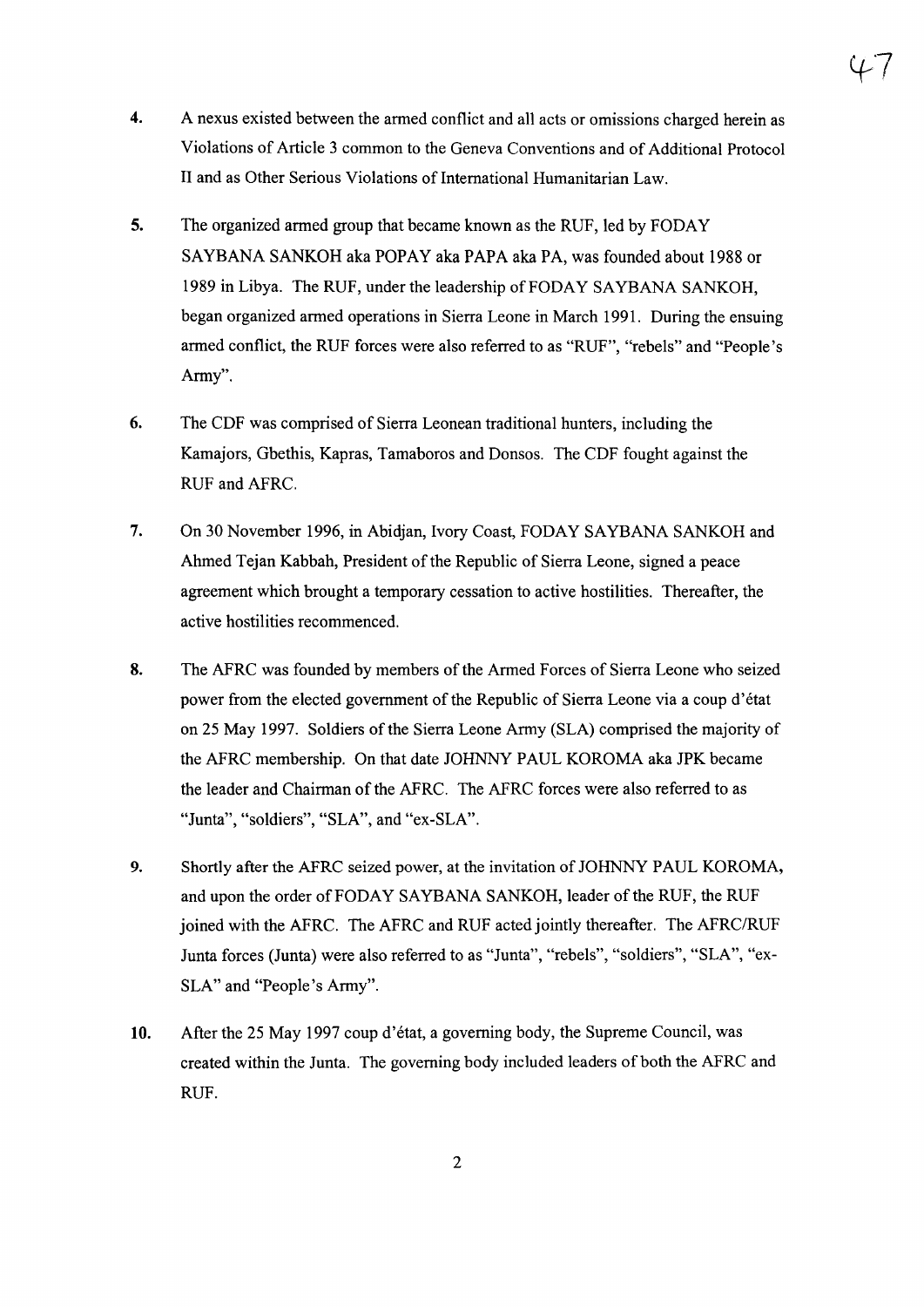- 11. The Junta was forced from power by forces acting on behalf of the ousted government of President Kabbah about 14 February 1998. President Kabbah's government returned in March 1998. After the Junta was removed from power the AFRC/RUF alliance continued.
- **12.** On 7 July 1999, in Lome, Togo, FODAY SAYBANA SANKOH and Ahmed Tejan Kabbah, President of the Republic of Sierra Leone, signed a peace agreement. However, active hostilities continued.
- **13.** The **ACCUSED** and all members of the organized armed factions engaged in fighting within Sierra Leone were required to abide by International Humanitarian Law and the laws and customs governing the conduct of armed conflicts, including the Geneva Conventions of 12 August 1949, and Additional Protocol II to the Geneva Conventions, to which the Republic of Sierra Leone acceded on 21 October 1986.
- **14.** All offences alleged herein were committed within the territory of Sierra Leone after 30 November 1996.
- **15.** All acts and omissions charged herein as Crimes Against Humanity were committed as part of a widespread or systematic attack directed against the civilian population of Sierra Leone.
- **16.** The words civilian or civilian population used in this Indictment refer to persons who took no active part in the hostilities, or who were no longer taking an active part in the hostilities.

#### **INDIVIDUAL CRIMINAL RESPONSIBILITY**

- **17.** Paragraphs 1 through 16 are incorporated by reference.
- **18.** At all times relevant to this Indictment, **AUGUSTINE GBAO** was a senior officer and commander in the RUF and AFRC/RUF forces.
- **19.** The **ACCUSED** joined theRUF in 1991 in Liberia. Prior to the coup, the **ACCUSED** was Commander of the RUF Internal Defence Unit, in which position he was in command of all RUF Security units.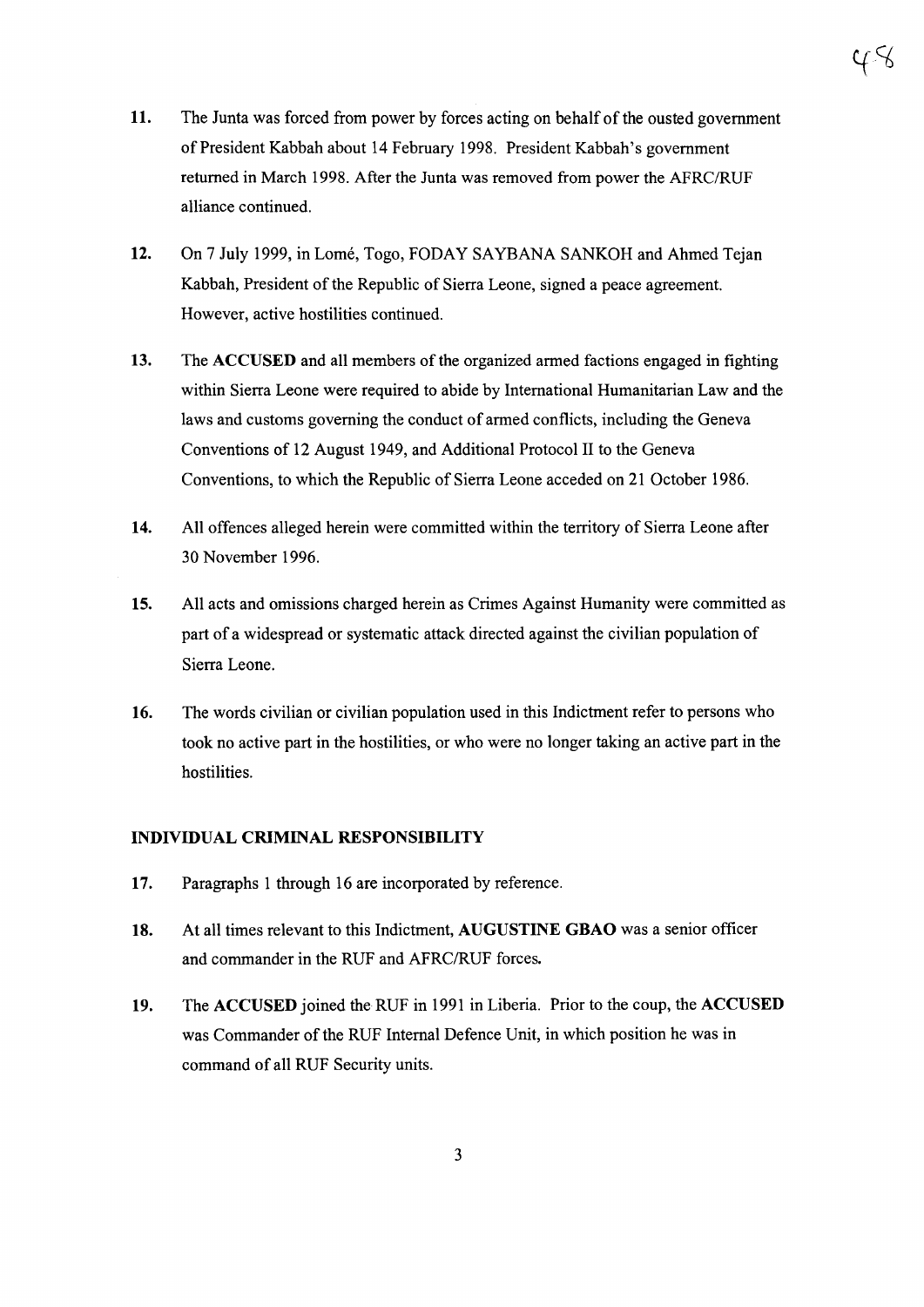- 20. Between about November 1996 until about mid 1998 the ACCUSED was a senior RUF Commander in control of the area of Kailahun Town, Kailahun District. In this position, between about November 1996 and about April 1997, the ACCUSED was subordinate only to the RUF Battle Group Commander, the RUF Battle Field Commander and the leader of the RUF, FODAY SAYBANA SANKOH. In this position, from about April 1997 and about mid 1998, the ACCUSED was subordinate only to the RUF Battle Field Commander, the leader ofthe RUF, FODAY SAYBANA SANKOH, and the leader of the AFRC, JOHNNY PAUL KOROMA.
- 21. Between about mid 1998 and about January 2002, the ACCUSED was Overall Security Commander in the AFRC/RUF forces, in which position he was in command of all Intelligence and Security units within the AFRC/RUF forces. In this position, the ACCUSED was subordinate only to the leader of the RUF, FODAY SAYBANA SANKOH, and the leader of the AFRC, JOHNNY PAUL KOROMA.
- 22. Between about March 1999 until about January 2002, the ACCUSED was also the joint Commander of AFRC/RUF forces in the Makeni area, Bombali District. As commander of AFRC/RUF forces in the Makeni area, the ACCUSED was subordinate only to the RUF Battle Field Commander, the leader ofthe RUF, FODAY SAYBANA SANKOH, and the leader of the AFRC, JOHNNY PAUL KOROMA.
- 23. In the positions referred to in paragraphs 18 through 22 above, AUGUSTINE GBAO individually or in concert with FODAY SAYBANA SANKOH, ISSA HASSAN SESAY aka ISSA SESAY, SAM BOCKARIE aka MOSQUITO aka MASKITA, MORRIS KALLON aka BILAI KARIM, JOHNNY PAUL KOROMA, ALEX TAMBA BRIMA aka TAMBA ALEX BRIMA aka GULLIT and other superiors in the RUF and AFRC/RUF forces, exercised authority, command and control over all subordinate members of the RUF and AFRC/RUF forces.
- 24. During all times relevant to this Indictment and in relation to all acts and omissions charged herein, the ACCUSED, through his association with FODAY SAYBANA SANKOH and the RUF, acted in concert with CHARLES GHANKAY TAYLOR aka CHARLES GHANKAY MACARTHUR DAPKPANA TAYLOR.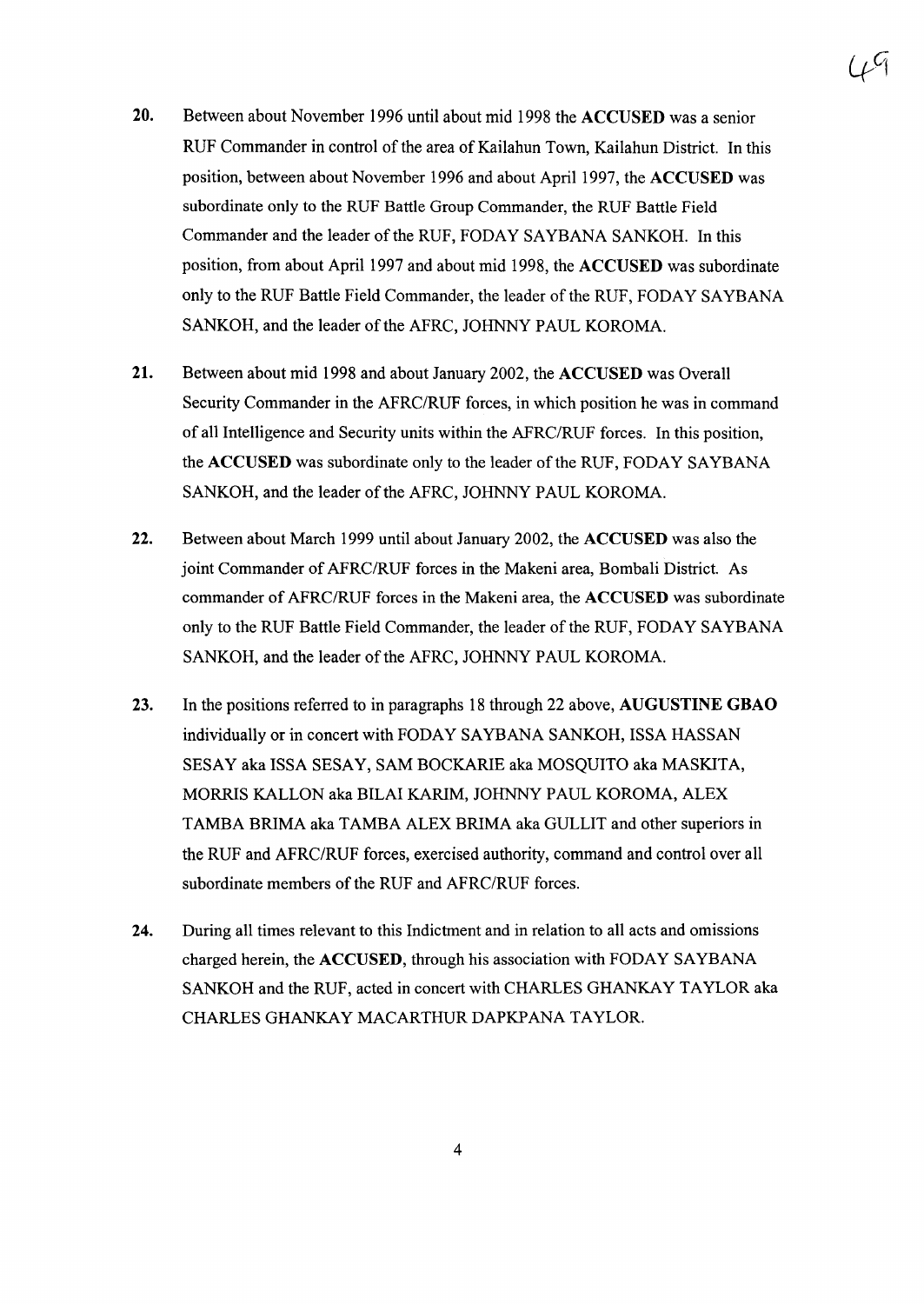- 25. The RUF, including the ACCUSED, and the AFRC shared a common plan, purpose or design (joint criminal enterprise) which was to take any actions necessary to gain and exercise political power and control over the territory of Sierra Leone, in particular the diamond mining areas. The natural resources of Sierra Leone, in particular the diamonds, were to be provided to persons outside Sierra Leone in return for assistance in carrying out the joint criminal enterprise.
- 26. The joint criminal enterprise included gaining and exercising control over the population of Sierra Leone in order to prevent or minimize resistance to their geographic control, and to use members of the population to provide support to the members of the joint criminal enterprise. The crimes alleged in this Indictment, including unlawful killings, abductions, forced labour, physical and sexual violence, use of child soldiers, looting and burning of civilian structures, were either actions within the joint criminal enterprise or were a reasonably foreseeable consequence of the joint criminal enterprise.
- 27. AUGUSTINE GBAO, by his acts or omissions, is individually criminally responsible pursuant to Article 6.1. of the Statute for the crimes referred to in Articles 2, 3, and 4 of the Statute as alleged in this Indictment, which crimes the ACCUSED planned, instigated, ordered, committed or in whose planning, preparation or execution the ACCUSED otherwise aided and abetted, or which crimes were within a joint criminal enterprise in which the ACCUSED participated or were a reasonably foreseeable consequence of the joint criminal enterprise in which the ACCUSED participated.
- 28. In addition, or alternatively, pursuant to Article 6.3. of the Statute, AUGUSTINE GBAO, while holding positions of superior responsibility and exercising command and control over his subordinates, is individually criminally responsible for the crimes referred to in Articles 2, 3 and 4 of the Statute. The ACCUSED is responsible for the criminal acts of his subordinates in that he knew or had reason to know that the subordinate was about to commit such acts or had done so and the ACCUSED failed to take the necessary and reasonable measures to prevent such acts or to punish the perpetrators thereof.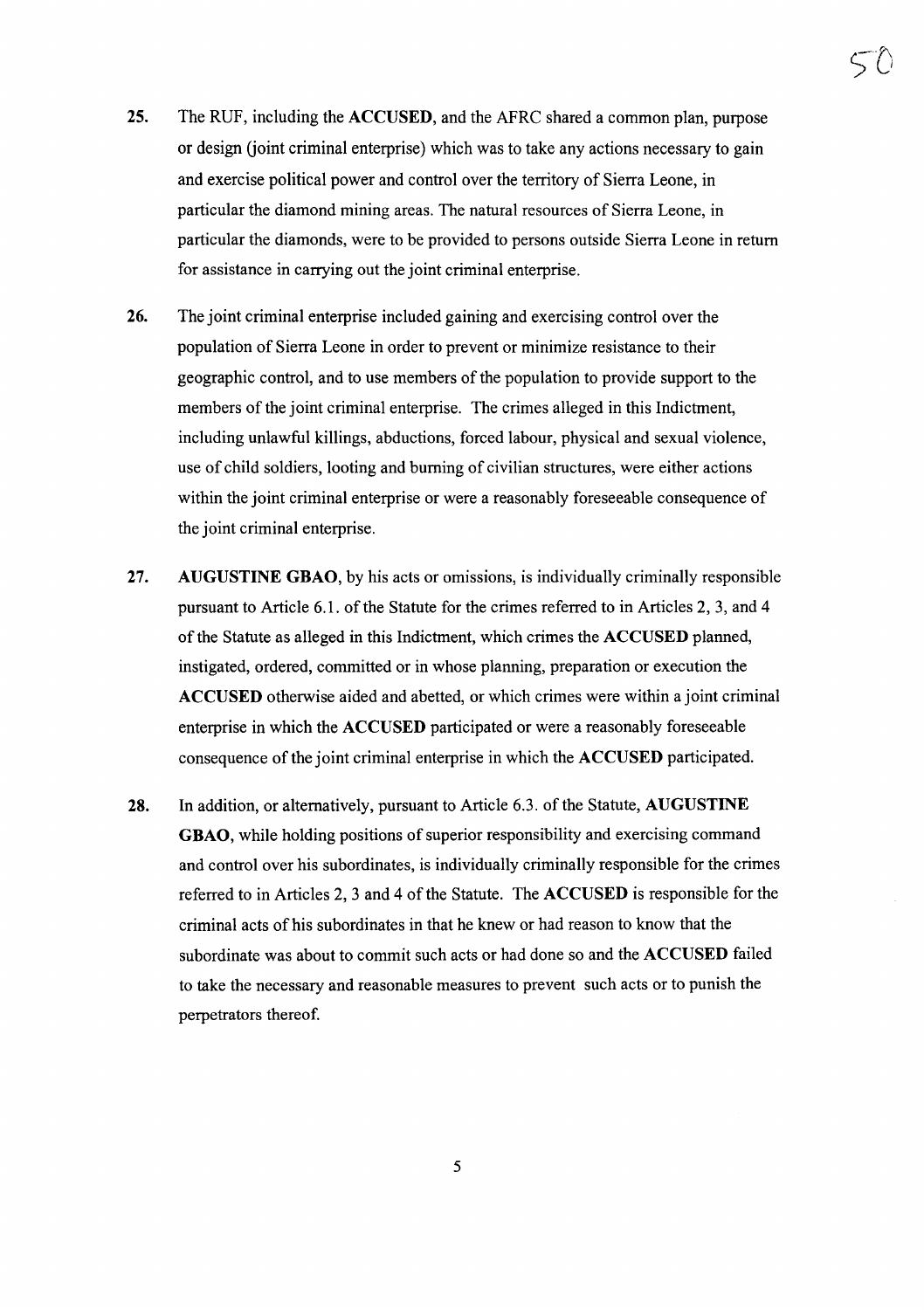#### **CHARGES**

- 29. Paragraphs 17 through 28 are incorporated by reference.
- 30. At all times relevant to this Indictment, members of the RUF, AFRC and/or AFRC/RUF forces (AFRC/RUF), subordinate to and/or acting in concert with AUGUSTINE GBAO, conducted armed attacks throughout the territory of the Republic of Sierra Leone, including, but not limited, to Bo, Kono, Kenema, Bombali and Kailahun Districts and Freetown. Targets of the armed attacks included civilians and humanitarian assistance personnel and peacekeepers assigned to the United Nations Mission in Sierra Leone (UNAMSIL), which had been created by United Nations Security Council Resolution 1270 (1999).

s (

- 31. These attacks were carried out primarily to terrorize the civilian population, but also were used to punish the population for failing to provide sufficient support to the AFRC/RUF, or for allegedly providing support to the Kabbah government or to progovernment forces. The attacks included unlawful killings, physical and sexual violence against civilian men, women and children, abductions and looting and destruction of civilian property. Many civilians saw these crimes committed; others returned to their homes or places of refuge to find the results of these crimes – dead bodies, mutilated victims and looted and burnt property.
- 32. As part of the campaign of terror and punishment the AFRC/RUF routinely captured and abducted members of the civilian population. Captured women and girls were raped; many of them were abducted and used as sex slaves and as forced labour. Some ofthese women and girls were held captive for years. Men and boys who were abducted were also used as forced labour; some of them were also held captive for years. Many abducted boys and girls were given combat training and used in active fighting. AFRC/RUF also physically mutilated men, women and children, including amputating their hands or feet and carving "AFRC" and "RUF" on their bodies.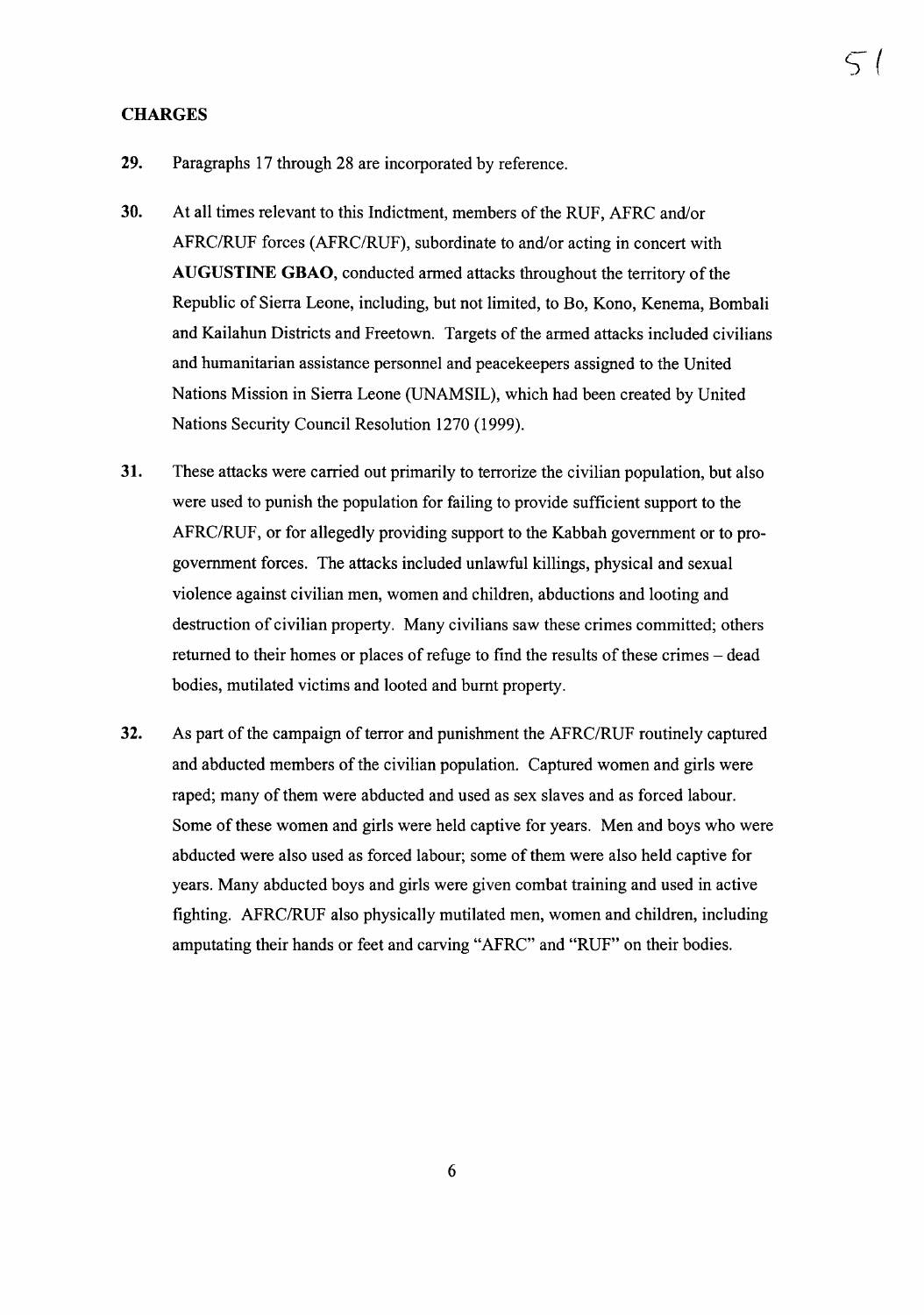### COUNTS 1-2: TERRORIZING THE CIVILIAN POPULATION AND COLLECTIVE PUNISHMENTS

33. Members of the AFRC/RUF subordinate to and/or acting in concert with AUGUSTINE GBAO committed the crimes set forth below in paragraphs 34 through 59 and charged in Counts 3 through 13, as part of a campaign to terrorize the civilian population of the Republic of Sierra Leone, and did terrorize that population. The AFRC/RUF also committed the crimes to punish the civilian population for allegedly supporting the elected government of President Ahmed Tejan Kabbah and factions aligned with that government, or for failing to provide sufficient support to the AFRC/RUF.

By his acts or omissions in relation, but not limited to these events, AUGUSTINE GBAO, pursuant to Article 6.1. and, or alternatively, Article 6.3. of the Statute, is individually criminally responsible for the crimes alleged below:

Count 1: Acts of Terrorism, a VIOLATION OF ARTICLE 3 COMMON TO THE GENEVA CONVENTIONS AND OF ADDITIONAL PROTOCOL II, punishable under Article 3.d. of the Statute;

And:

Count 2: Collective Punishments, a VIOLATION OF ARTICLE 3 COMMON TO THE GENEVA CONVENTIONS AND OF ADDITIONAL PROTOCOL II, punishable under Article 3.b. of the Statute.

#### COUNTS 3 - 5: UNLAWFUL KILLINGS

34. Victims were routinely shot, hacked to death and burned to death. Unlawful killings included, but were not limited to, the following:

#### Bo District

35. Between 1 June 1997 and 30 June 1997, AFRC/RUF attacked Tikonko, Telu, Sembehun, Gerihun and Mamboma, unlawfully killing an unknown number of civilians;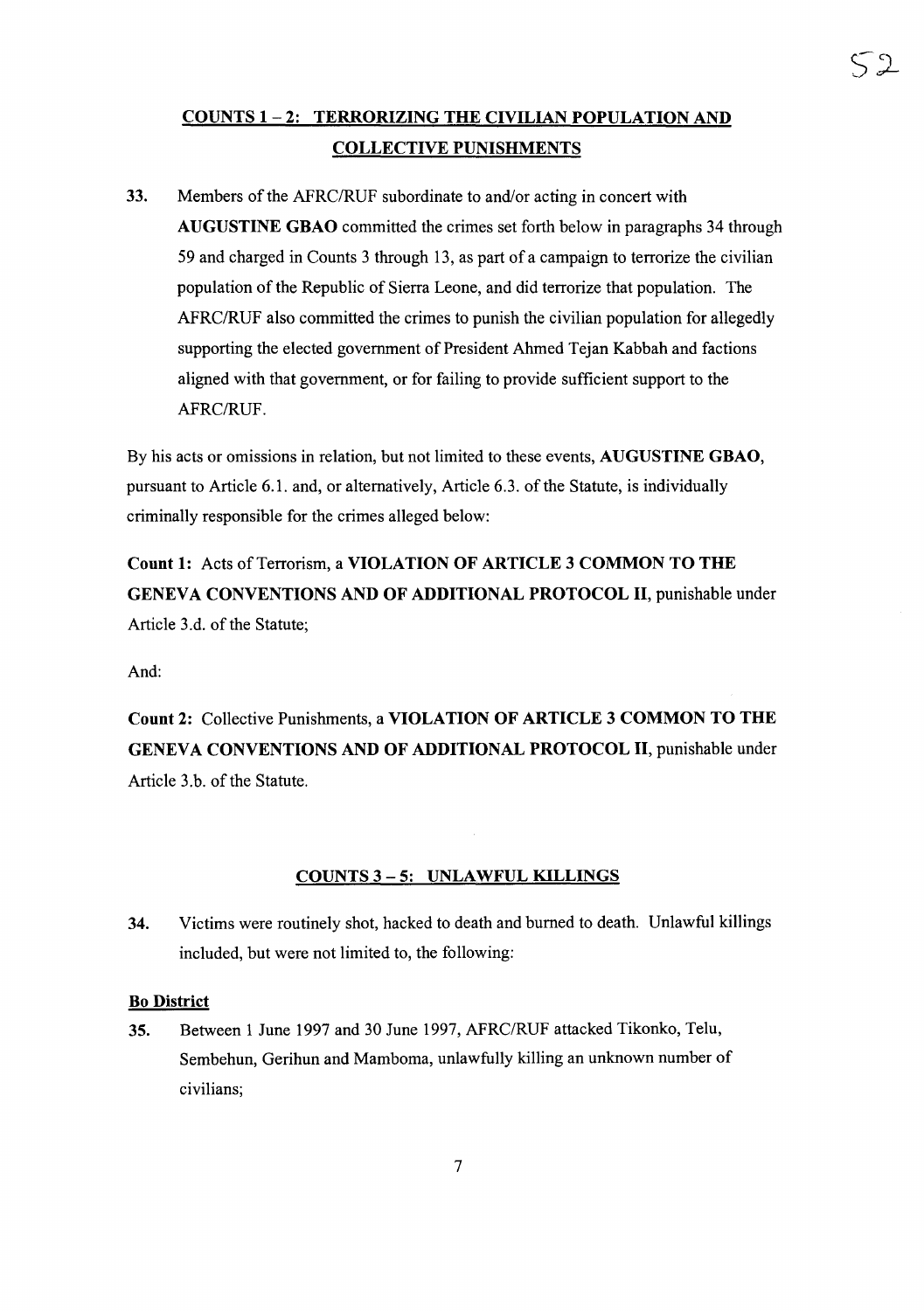#### **Kenema District**

36. Between about 25 May 1997 and about 19 February 1998, in locations including Kenema town, members of AFRC/RUF unlawfully killed an unknown number of civilians;

#### **Kana District**

37. About mid February 1998, AFRC/RUF fleeing from Freetown arrived in Kono District. Between about 14 February 1998 and 30 June 1998, members of AFRC/RUF unlawfully killed several hundred civilians in various locations in Kono District, including Koidu, Tombodu, Foindu, Willifeh, Mortema and Biaya;

#### **Bombali District**

38. Between about 1 May 1998 and 31 July 1998, in locations including Karina, members of AFRC/RUF unlawfully killed an unknown number of civilians;

#### **Freetown**

39. Between 6 January 1999 and 31 January 1999, AFRC/RUF conducted armed attacks throughout the city of Freetown. These attacks included large scale unlawful killings of civilian men, women and children at locations throughout the city, including the State House, Parliament building, Connaught Hospital, and the Kissy, Fourah Bay, Upgun, Calaba Town and Tower Hill areas of the city.

By his acts or omissions in relation, but not limited to these events, **AUGUSTINE GBAO,** pursuant to Article 6.1. and, or alternatively, Article 6.3. of the Statute, is individually criminally responsible for the crimes alleged below:

**Count** 3: Extermination, a **CRIME AGAINST HUMANITY,** punishable under Article 2.b. of the Statute;

In addition, or in the alternative:

**Count** 4: Murder, a **CRIME AGAINST HUMANITY,** punishable under Article 2.a. ofthe Statute;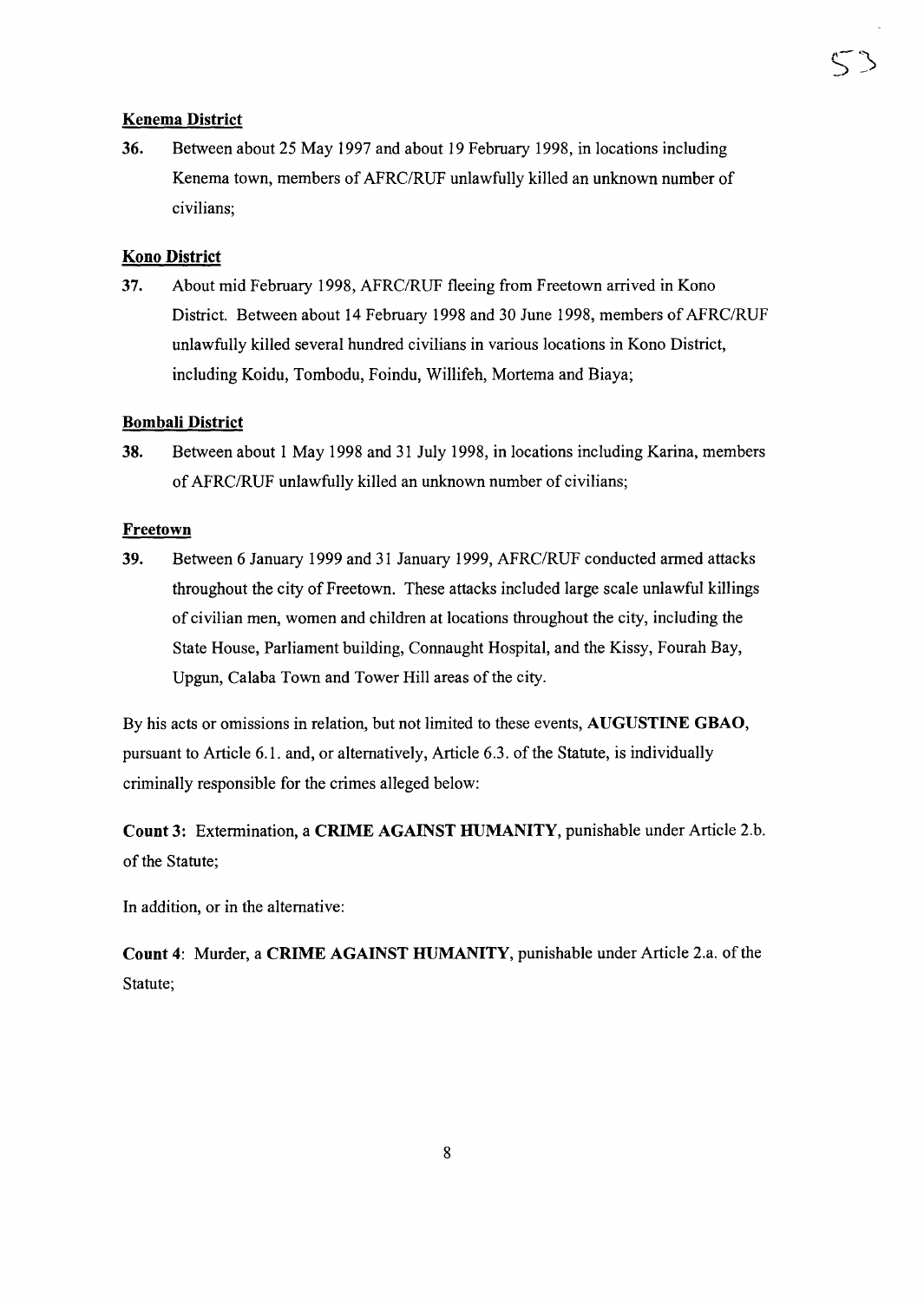In addition, or in the alternative:

Count 5: Violence to life, health and physical or mental well-being of persons, in particular murder, a VIOLATION OF ARTICLE 3 COMMON TO THE GENEVA CONVENTIONS AND OF ADDITIONAL PROTOCOL II, punishable under Article 3.a. of the Statute.

#### COUNTS 6 - 8: SEXUAL VIOLENCE

40. Widespread sexual violence committed against civilian women and girls included brutal rapes, often by multiple rapists. Acts of sexual violence included, but were not limited to, the following:

#### Kono District

41. Between about 14 February 1998 and 30 June 1998, members of AFRC/RUF raped hundreds of women and girls at various locations throughout the District, including Koidu, Tombodu, Kissi-town (or Kissi Town), Foendor (or Foendu), Tomendeh, Fokoiya, Wondedu and AFRC/RUF camps such as "Superman camp" and Kissi-town (or Kissi Town) camp. An unknown number of women and girls were abducted from various locations within the District and used as sex slaves;

#### Bombali District

42. Between about 1 May 1998 and 31 July 1998, members of AFRC/RUF raped an unknown number of women and girls in locations such as Mandaha. In addition, an unknown number of abducted women and girls were used as sex slaves;

#### Kailahun District

43. At all times relevant to this Indictment, an unknown number of women and girls in various locations in the District were subjected to sexual violence. Many ofthese victims were captured in other areas of the Republic of Sierra Leone, brought to AFRC/RUF camps in the District, and used as sex slaves;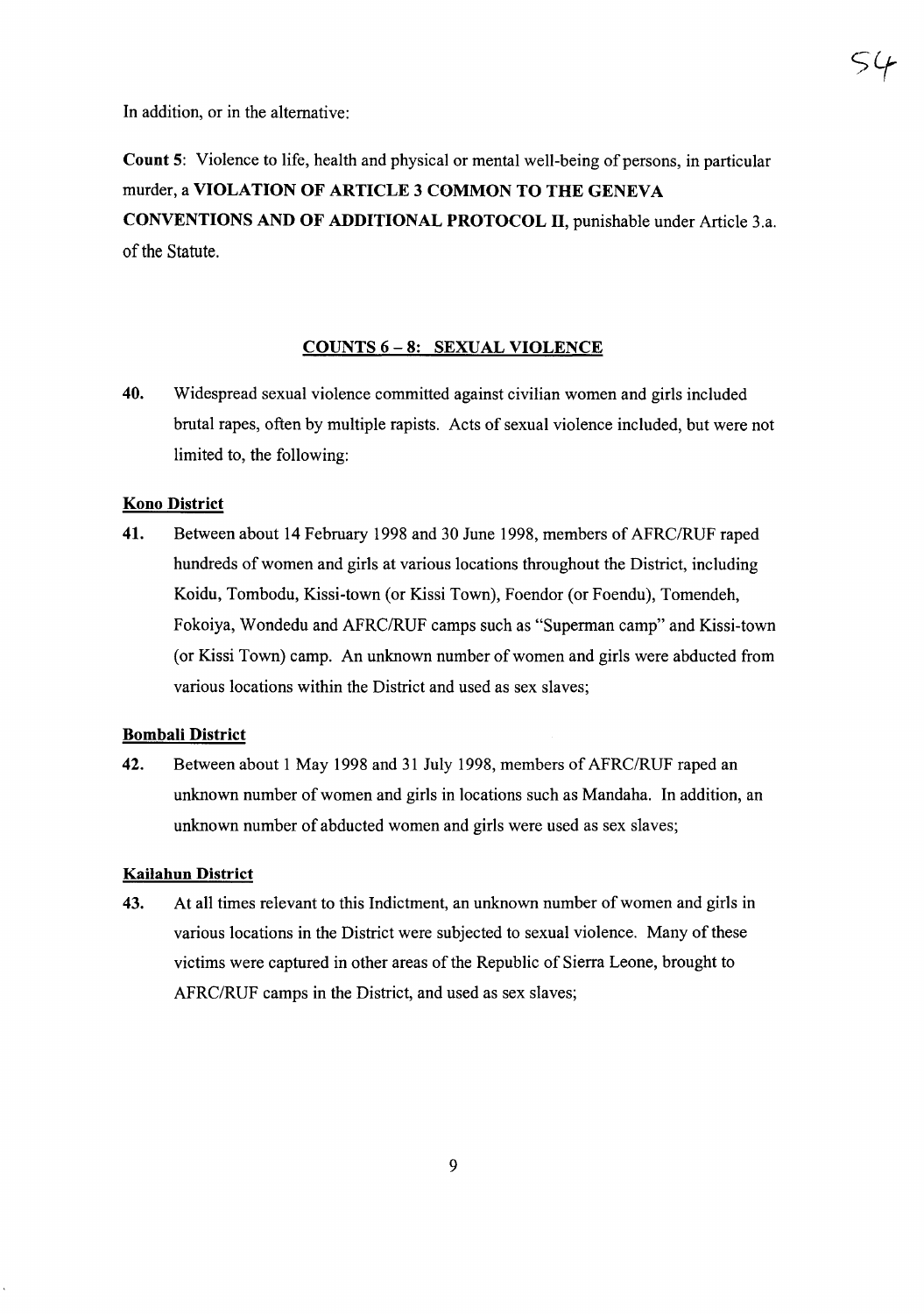44. Between 6 January 1999 and 31 January 1999, members of AFRC/RUF raped hundreds of women and girls throughout the Freetown area, and abducted hundreds of women and girls and used them as sex slaves.

By his acts or omissions in relation, but not limited to these events, AUGUSTINE GBAO, pursuant to Article 6.1. and, or alternatively, Article 6.3. of the Statute, is individually criminally responsible for the crimes alleged below:

Count 6: Rape, a CRIME AGAINST HUMANITY, punishable under Article 2.g. of the Statute;

And:

Count 7: Sexual slavery and any other form of sexual violence, a CRIME AGAINST HUMANITY, punishable under Article 2.g. of the Statute;

In addition, or in the alternative:

Count 8: Outrages upon personal dignity, a VIOLATION OF ARTICLE 3 COMMON TO THE GENEVA CONVENTIONS AND OF ADDITIONAL PROTOCOL II, punishable under Article 3.e. of the Statute.

#### COUNTS 9-10: PHYSICAL VIOLENCE

45. Widespread physical violence, including mutilations, was committed against civilians. Victims were often brought to a central location where mutilations were carried out. These acts of physical violence included, but were not limited to, the following:

#### Kono District

46. Between about 14 February 1998 and 30 June 1998, AFRC/RUF mutilated an unknown number of civilians in various locations in the District, including Tombodu, Kaima (or Kayima) and Wondedu. The mutilations included cutting offlimbs and carving "AFRC" and "RUF" on the bodies of the civilians;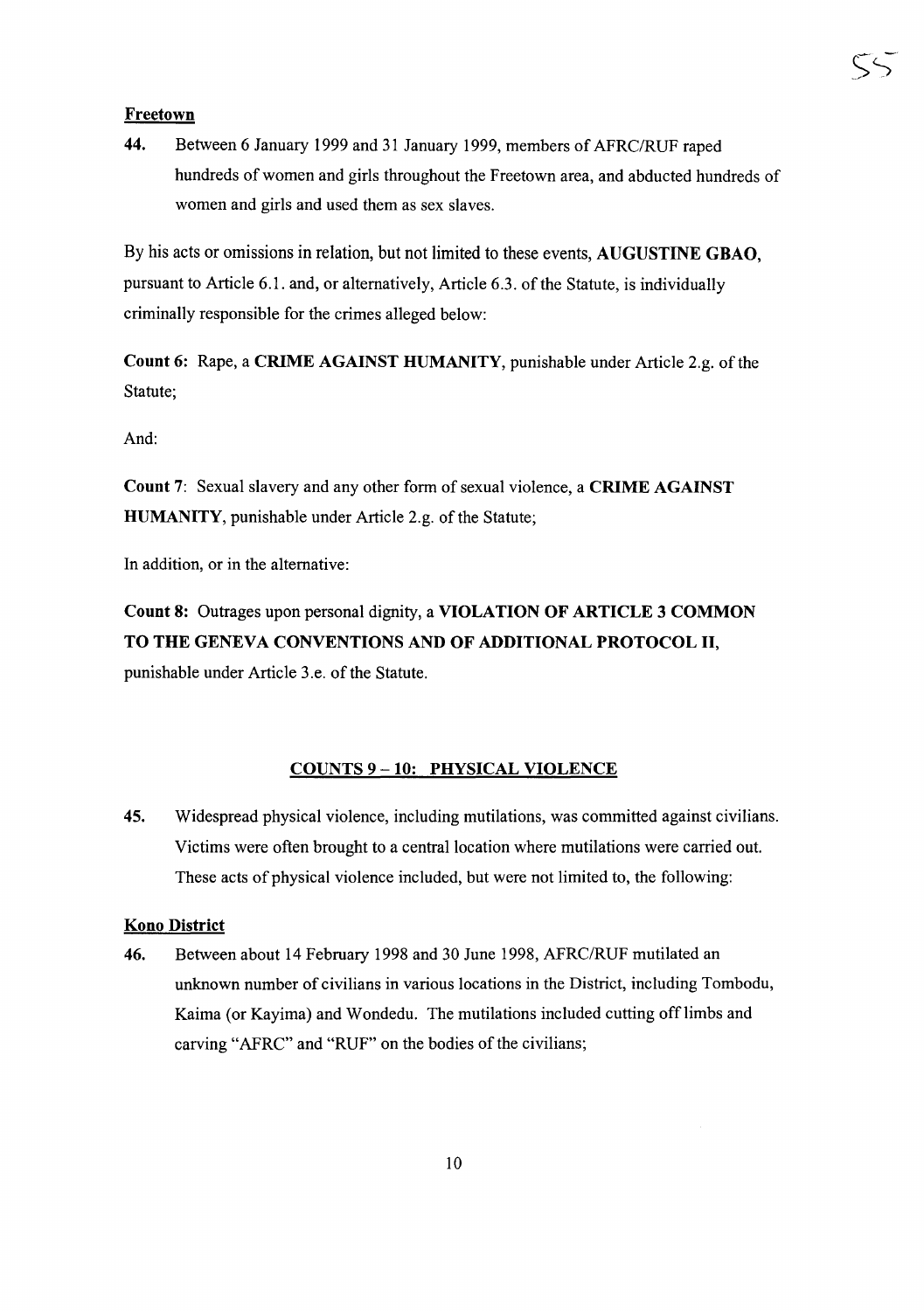47. Between 6 January 1999 and 31 January 1999, AFRC/RUF mutilated an unknown number of civilian men, women and children in various areas of Freetown, including the northern and eastern areas of the city, and the Kissy area, including the Kissy mental hospital. The mutilations included cutting off limbs.

 $\zeta(\cdot)$ 

By his acts or omissions in relation, but not limited to these events, AUGUSTINE GBAO, pursuant to Article 6.1. and, or alternatively, Article 6.3. of the Statute, is individually criminally responsible for the crimes alleged below:

Count 9: Violence to life, health and physical or mental well-being of persons, in particular cruel treatment, a VIOLATION OF ARTICLE 3 COMMON TO THE GENEVA CONVENTIONS AND OF ADDITIONAL PROTOCOL II, punishable under Article 3.a. of the Statute;

In addition, or in the alternative:

Count 10: Other inhumane acts, a CRIME AGAINST HUMANITY, punishable under Article 2.i. of the Statute.

#### COUNT 11: USE OF CHILD SOLDIERS

48. At all times relevant to this Indictment, throughout the Republic of Sierra Leone, AFRC/RUF routinely conscripted, enlisted and/or used boys and girls under the age of 15 to participate in active hostilities. Many of these children were first abducted, then trained in AFRC/RUF camps in various locations throughout the country, and thereafter used as fighters.

By his acts or omissions in relation, but not limited to these events, AUGUSTINE GBAO, pursuant to Article 6.1. and, or alternatively, Article 6.3. of the Statute, is individually criminally responsible for the crimes alleged below:

 $\epsilon$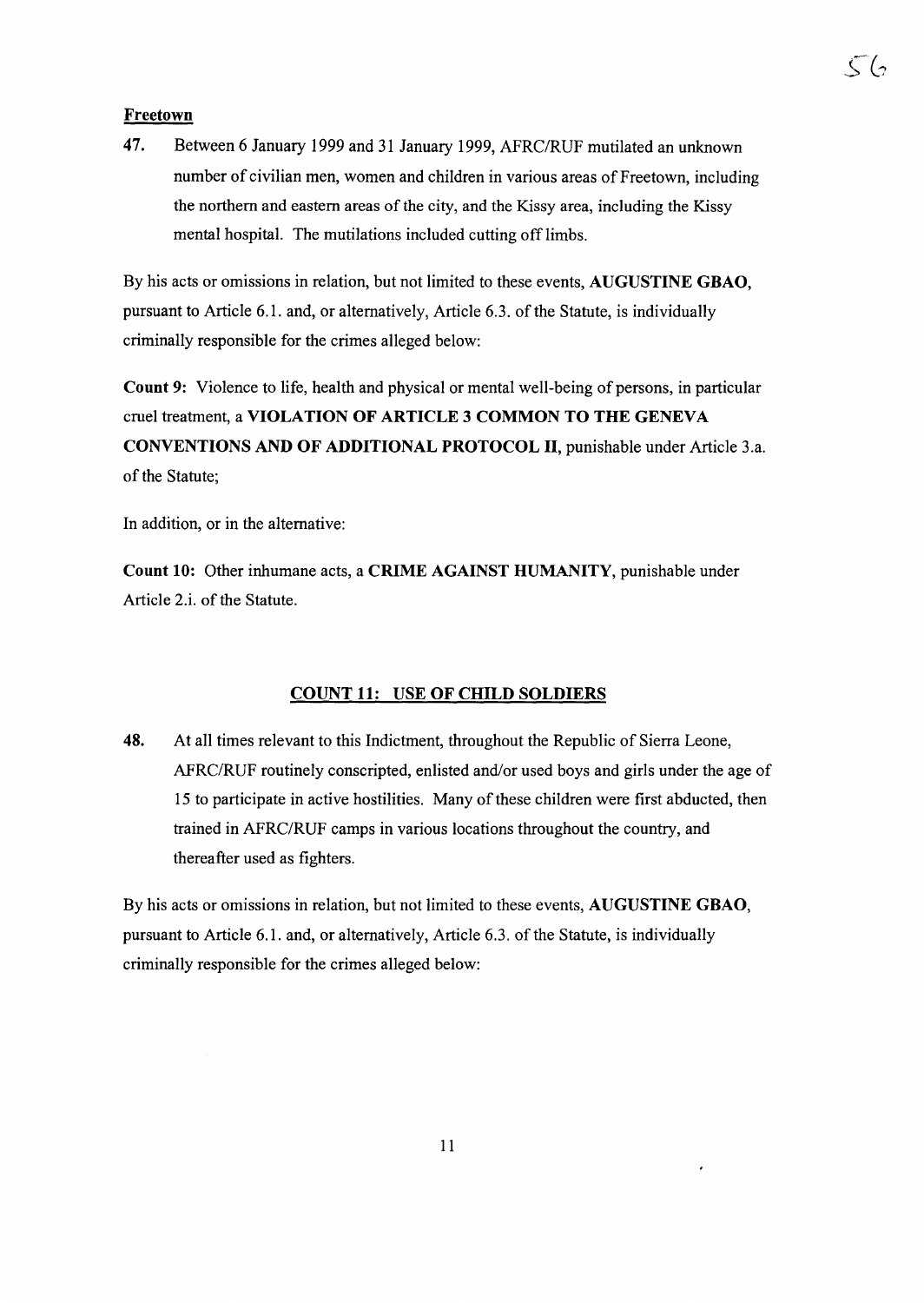Count 11: Conscripting or enlisting children under the age of 15 years into armed forces or groups, or using them to participate actively in hostilities, an OTHER SERIOUS VIOLATION OF INTERNATIONAL HUMANITARIAN LAW, punishable under Article 4.c. of the Statute.

#### COUNT 12: ABDUCTIONS AND FORCED LABOUR

49. At all times relevant to this Indictment, AFRC/RUF engaged in widespread and large scale abductions of civilians and use of civilians as forced labour. Forced labour included domestic labour and use as diamond miners. The abductions and forced labour included, but were not limited to, the following:

#### Kenema District

50. Between about 1 August 1997 and about 31 January 1998, AFRC/RUF forced an unknown number of civilians living in the District to mine for diamonds at Cyborg Pit in Tongo Field;

#### Kono District

51. Between about 14 February 1998 and 30 June 1998, AFRC/RUF forces abducted hundreds of civilian men, women and children, and took them to various locations outside the District, or to locations within the District such as AFRC/RUF camps, Tombodu, Koidu, Wondedu, Tomendeh. At these locations the civilians were used as forced labour, including domestic labour and as diamond miners in the Tombodu area;

#### Bombali District

52. Between about 1 May 1998 and 31 July 1998, in Bombali District, AFRC/RUF abducted an unknown number of civilians and used them as forced labour;

#### **Kailahun District**

53. At all times relevant to this Indictment, captured civilian men, women and children were brought to various locations within the District and used as forced labour;

 $\overline{5}$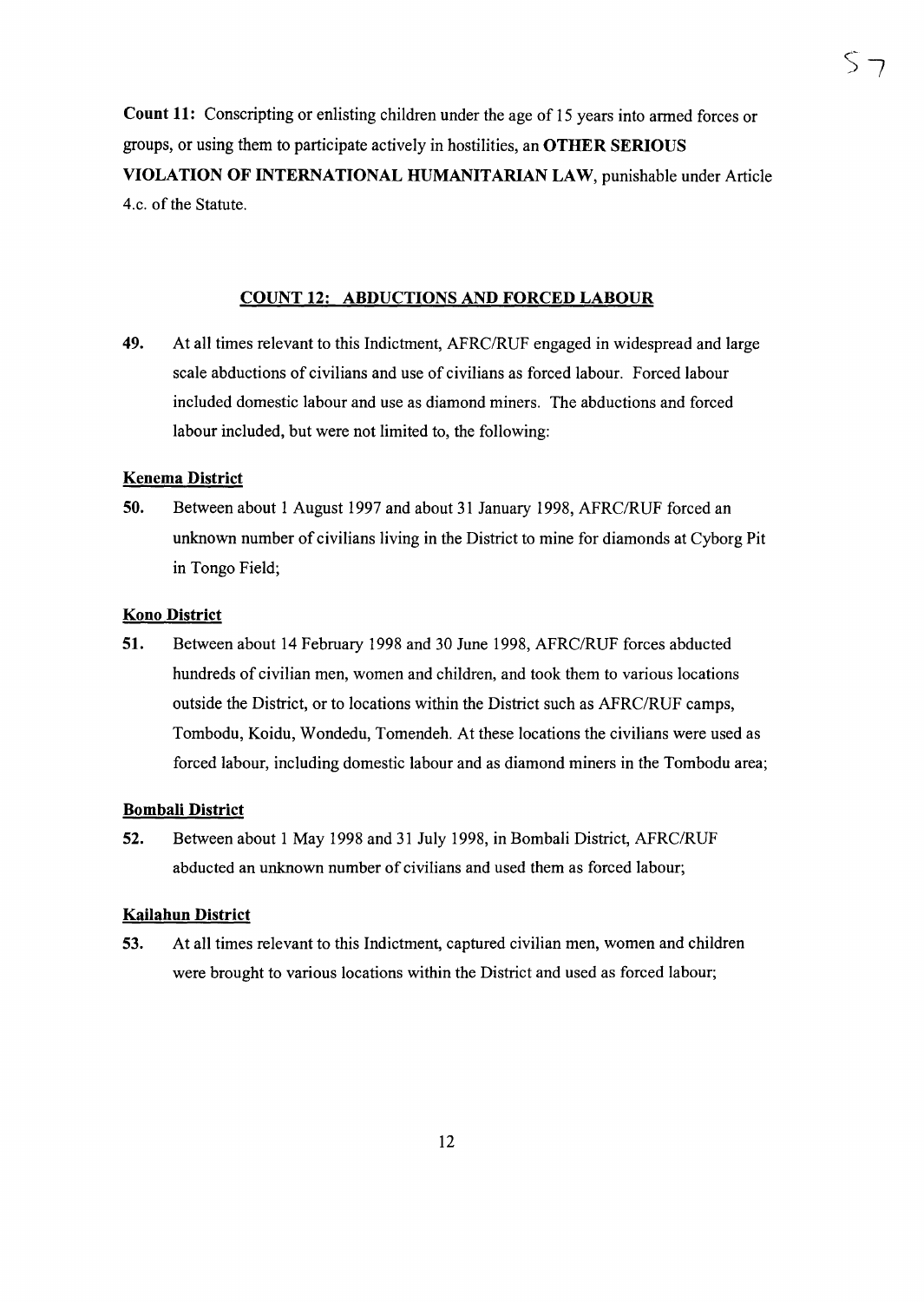54. Between 6 January 1999 and 31 January 1999, in particular as the AFRC/RUF were being driven out of Freetown, the AFRC/RUF abducted hundreds of civilians, including a large number of children, from various areas within Freetown, including Peacock Farm and Calaba Town. These abducted civilians were used as forced labour.

By his acts or omissions in relation, but not limited to these events, AUGUSTINE GBAO, pursuant to Article 6.1. and, or alternatively, Article 6.3. of the Statute, is individually criminally responsible for the crimes alleged below:

Count 12: Enslavement, a CRIME AGAINST HUMANITY, punishable under Article 2.c. of the Statute.

#### COUNT 13: LOOTING AND BURNING

55. At all times relevant to this Indictment, AFRC/RUF engaged in widespread unlawful taking and destruction by burning of civilian property. This looting and burning included, but was not limited to, the following:

#### Bo District

56. Between 1 June 1997 and 30 June 1997, AFRC/RUF forces looted and burned an unknown number of civilian houses in Telu, Sembehun, Mamboma and Tikonko;

#### Kono District

57. Between about 14 February 1998 and 30 June 1998, AFRC/RUF engaged in widespread looting and burning in various locations in the District, including Tombodu, Foindu and Yardu Sando, where virtually every home in the village was looted and burned;

#### Bombali District

58. Between 1 March 1998 and 30 June 1998, AFRC/RUF forces burned an unknown number of civilian buildings in locations such as Karina;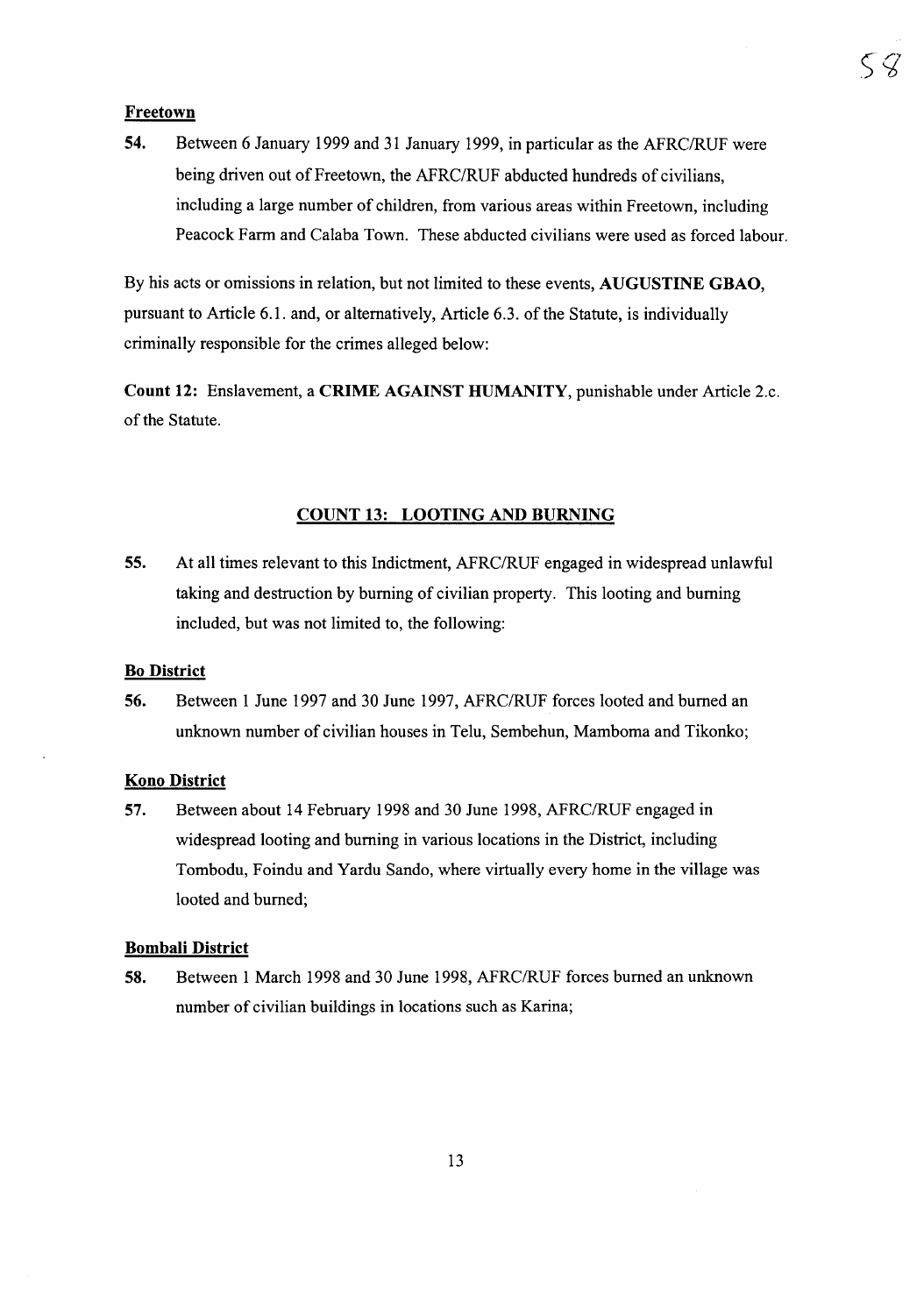59. Between 6 January 1999 and 31 January 1999, AFRC/RUF forces engaged in widespread looting and burning throughout Freetown. The majority of houses that were destroyed were in the areas of Kissy and eastern Freetown; other locations included the Fourah Bay, Upgun, State House and Pademba Road areas ofthe city.

By his acts or omissions in relation, but not limited to these events, AUGUSTINE GBAO, pursuant to Article 6.1. and, or alternatively, Article 6.3. of the Statute, is individually criminally responsible for the crimes alleged below:

Count 13: Pillage, a VIOLATION OF ARTICLE 3 COMMON TO THE GENEVA CONVENTIONS AND OF ADDITIONAL PROTOCOL II, punishable under Article 3.f. of the Statute.

#### COUNTS 14 -17: ATTACKS ON UNAMSIL PERSONNEL

60. Between about 15 April 2000 and about 15 September 2000, AFRC/RUF engaged in widespread attacks against UNAMSIL peacekeepers and humanitarian assistance workers within the Republic of Sierra Leone, including, but not limited to locations within Bombali, Kailahun, Kambia, Port Loko, and Kono Districts. These attacks included unlawful killing of UNAMSIL peacekeepers, and abducting hundreds of peacekeepers and humanitarian assistance workers who were then held hostage.

By his acts or omissions in relation, but not limited to these events, AUGUSTINE GBAO, pursuant to Article 6.1. and, or alternatively, Article 6.3. of the Statute, is individually criminally responsible for the crimes alleged below:

Count 14: Intentionally directing attacks against personnel involved in a humanitarian assistance or peacekeeping mission, an OTHER SERIOUS VIOLATION OF INTERNATIONAL HUMANITARIAN LAW, punishable under Article 4.b. of the Statute;

In addition, or in the alternative:

Count 15: For the unlawful killings, Murder, a CRIME AGAINST HUMANITY, punishable under Article 2.a. of the Statute;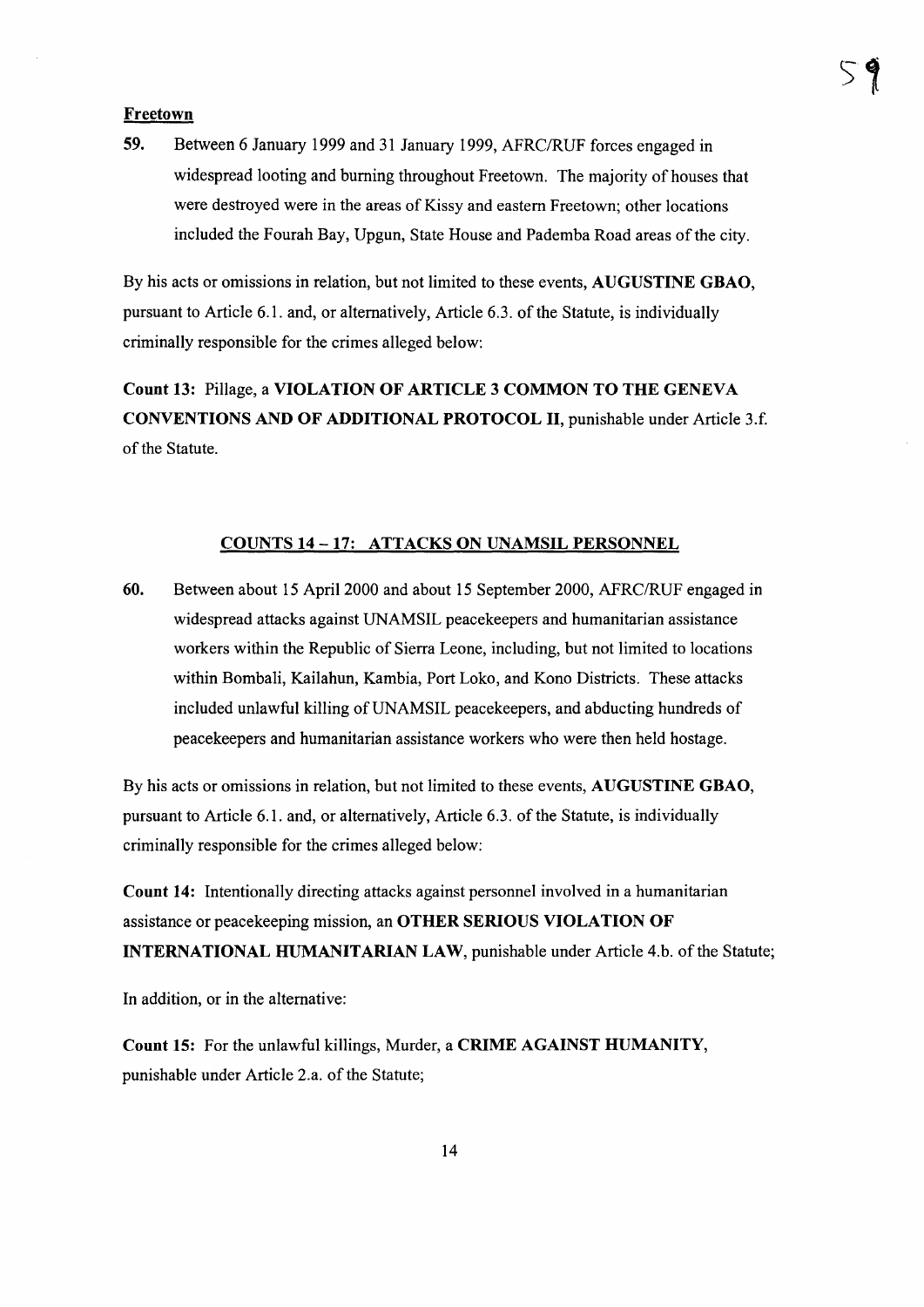

In addition, or in the alternative:

Count 16: Violence to life, health and physical or mental well-being of persons, in particular murder, a VIOLATION OF ARTICLE 3 COMMON TO THE GENEVA CONVENTIONS AND OF ADDITIONAL PROTOCOL II, punishable under Article 3.a. of the Statute;

In addition, or in the alternative:

Count 17: For the abductions and holding as hostage, Taking of hostages, a VIOLATION OF ARTICLE 3 COMMON TO THE GENEVA CONVENTIONS AND OF ADDITIONAL PROTOCOL II, punishable under Article 3.c. of the Statute.

Dated this 16<sup>th</sup> day of April 2003 eetown, Sierra Leone )<br>novel

David M. Crane The Prosecutor

•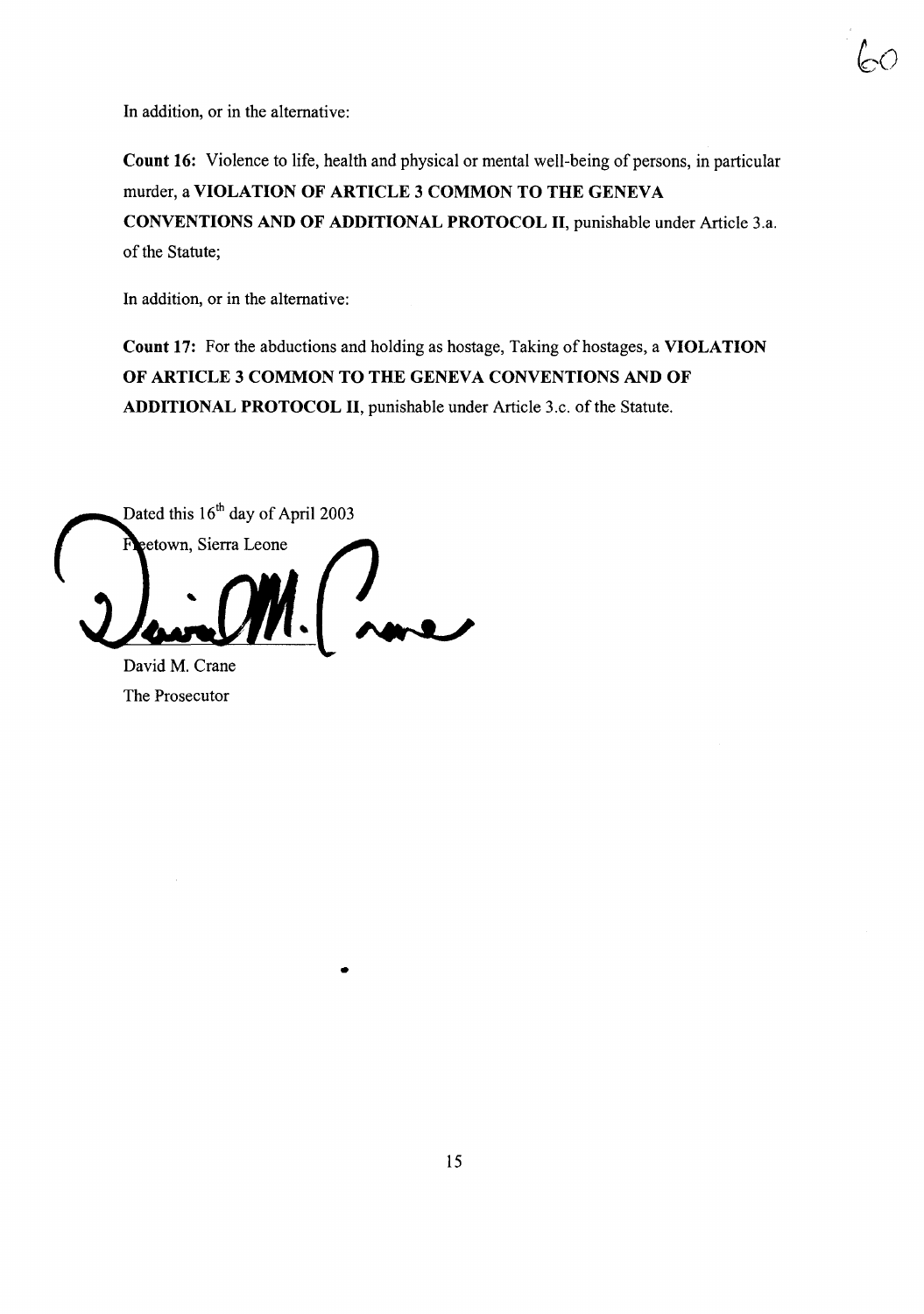## Prosecutor Case Summary

- 1. Investigator Statement regarding the Accused and Individual Criminal Responsibility
- 2. Investigator Statement regarding the Charges

 $\mathcal{A}$ 

 $\mathbb{Z}^2$